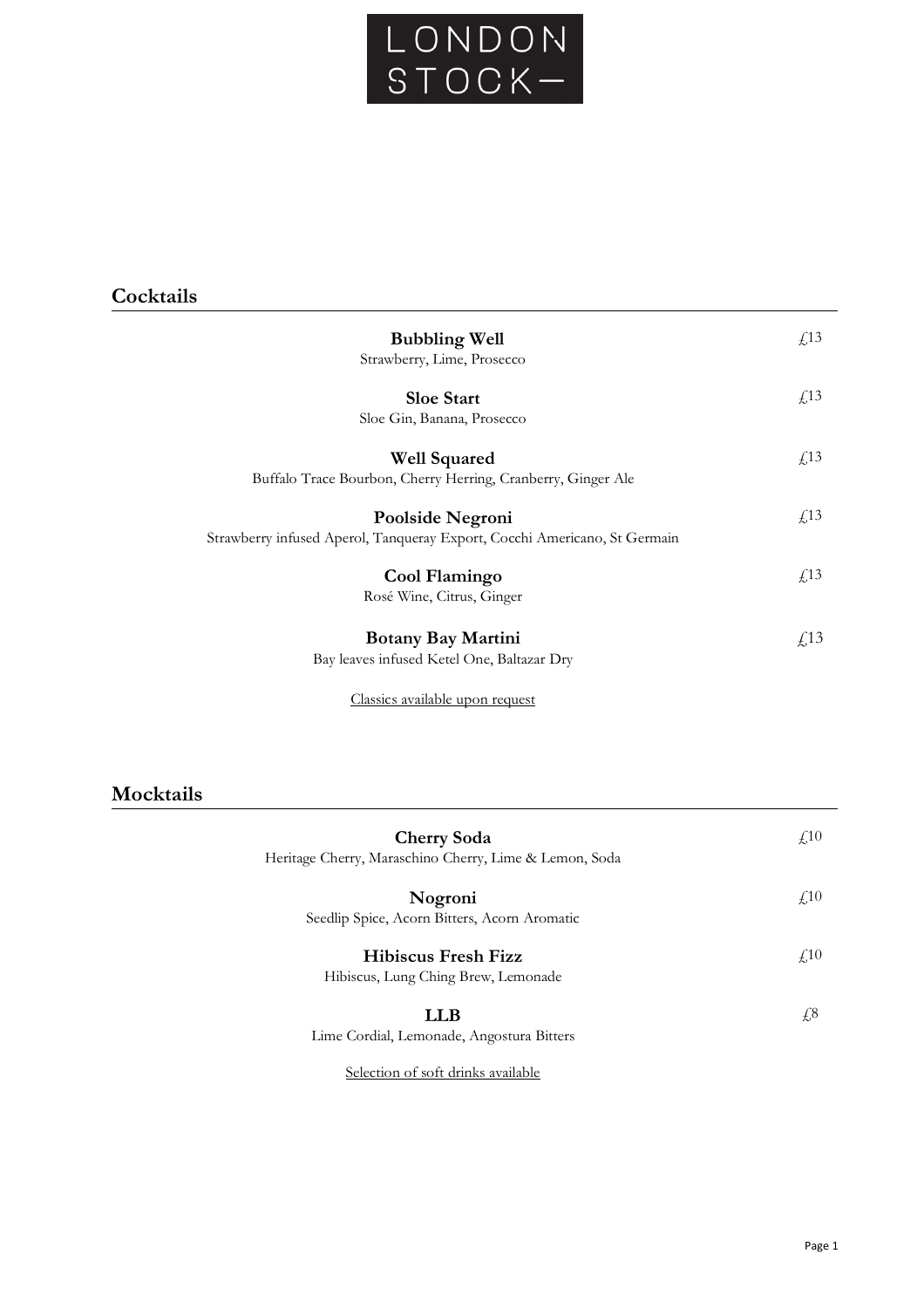

# **Beers**

| $\sqrt{6.5}$ |
|--------------|
| $\sqrt{6.0}$ |
| 4.5.0        |
| $\sqrt{5.0}$ |
| £5.0         |
|              |

# **Spirits**

| <b>VODKA</b>                                    |                            |
|-------------------------------------------------|----------------------------|
| Ketel One, Holland, 40%                         | £,10.0                     |
| Belvedere, Poland, 40%                          | £13.5                      |
| Grey Goose, France, 40%                         | £13.5                      |
| GIN                                             |                            |
| Tanqueray London Dry, Scotland, 43%             | £,10.0                     |
| Tanqueray No. TEN, Scotland, 47%                | £14.0                      |
| Hayman's Old Tom, England, 41%                  | f(13.0)                    |
| Hayman's Sloe, England, 26%                     | £12.0                      |
| Hayman's London Dry, England, 41%               | $f_{12.0}$                 |
| Hendricks, Scotland, 41%                        | £11.0                      |
| Roku, Japan 43%                                 | £13.0                      |
| RUM                                             |                            |
| Havana Club 3-year-old, Cuba, 40%               | £,10.0                     |
| Havana Club 7-year-old, Cuba, 40%               | £12.0                      |
| Diplomatico Reserva Exclusiva, Venezuela, 40%   | £13.0                      |
| Ron Zacapa 23-year-old, Guatemala, 40%          | £13.0                      |
| Ron Zacapa XO, Guatemala, 40%                   | £25.0                      |
| TEQUILA                                         |                            |
| José Cuervo Silver Tequila, México, 38%         | £,10.0                     |
| Don Julio 1942 Tequila, Mexico, 38%             | £30.0                      |
| Clase Azul Anejo, Mexico 40%                    | $\text{\textsterling}65.0$ |
| WHISK(E)Y                                       |                            |
| Buffalo Trace, USA, 40%                         | f(11.0)                    |
| Johnnie Walker Black Label, Scotland, 40%       | $\textsterling$ 11.0       |
| Johnnie Walker Blue Label, Scotland, 40%        | £,35.0                     |
| Talisker 10-Year-Old Year Old, Scotland, 46%    | f(13.0)                    |
| Macallan 12-Year-Old Triple Cask, Scotland, 40% | f,18.0                     |
| Nikka From The Barrel, Blend, Japan 51.4%       | f(18.0)                    |
| Jamesons, Triple Distilled, Ireland, 40%        | $\text{\textsterling}11.0$ |
| <b>BRANDY</b>                                   |                            |
| Merlet Brothers VSOP, France, 40%               | £12.0                      |
| Hennessy XO, France, 40%                        | £26.0                      |
| <b>GRAPPA</b>                                   |                            |
| Grappa Alexander Bottega, Italy 38%             | £10.0                      |
| <b>LIQUEURES</b>                                |                            |
| Campari bitter, Italy, 25%                      | £8.0                       |
| Cherry Heering, Denmark, 24%                    | £8.0                       |
| Cynar, Artichoke liqueur, Italy, 16.5%          | £8.0                       |
| Luxardo Amaretto di Saschira, 24%               | £8.0                       |
| Pimms's No.1, England, 25%                      | £9.0                       |
| Pernord Absinthe, France, 68%                   | £15.0                      |

25ml measurements are available upon request

In case of allergies, please advise a member of staff.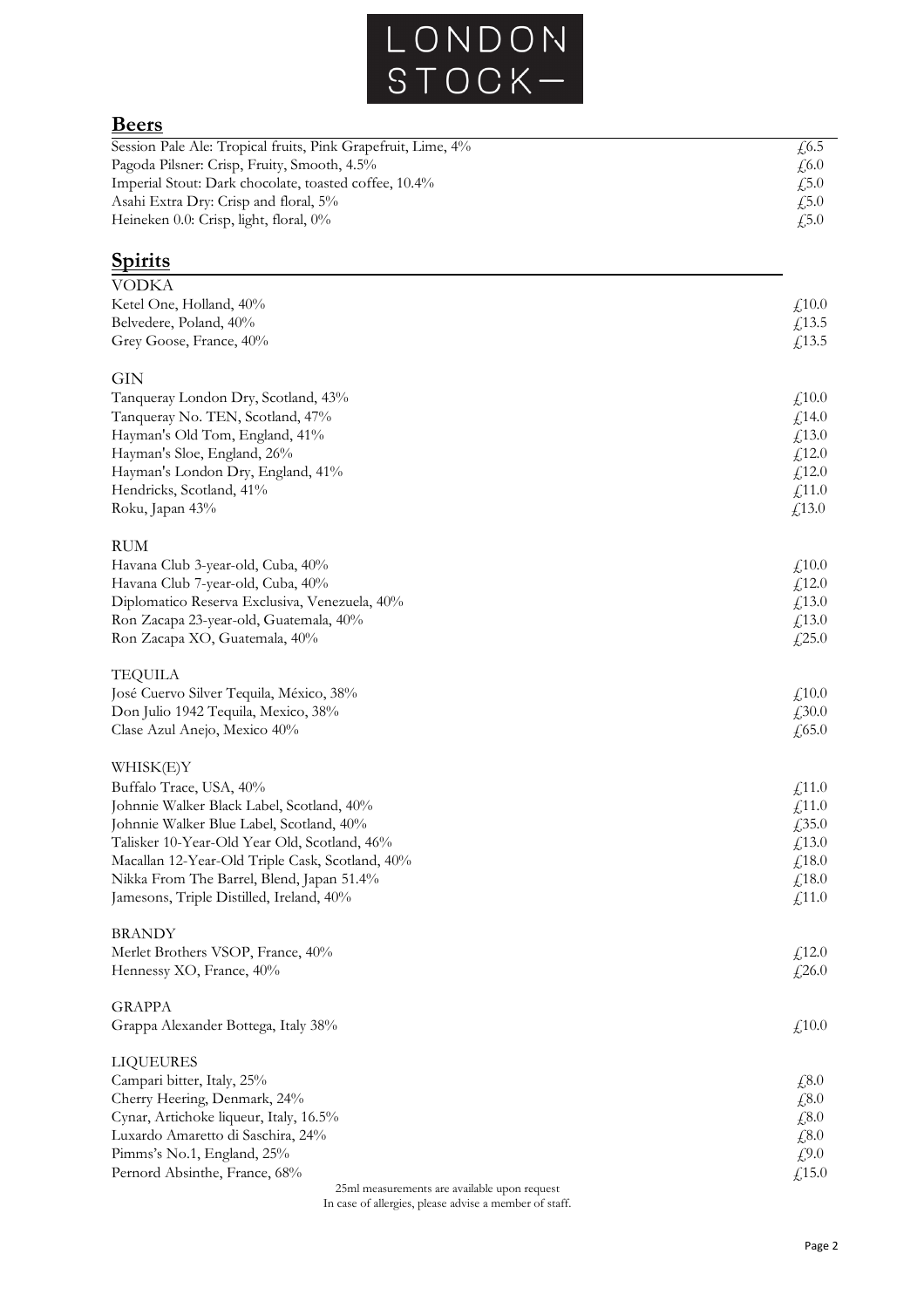

### **WINES BY THE GLASS**

#### **SPARKLING AND CHAMPAGNE**

| 2020 Bortolin Angelo, Prosecco Superiore Extra Dry DOCG, Valdobbiadene, Italy                          | 125ml<br>f9.5 |
|--------------------------------------------------------------------------------------------------------|---------------|
| N/V Champagne Andre Roger, Grande Reserve, Grand Cru, Pinot Noir, Chardonnay, Ay,<br>Champagne, France | f14.0         |
|                                                                                                        |               |

#### **WHITE WINES**

| 2021 Amalaya, Torrontes/Riesling, Calchaqui Valley, Salta, Argentina | 125ml<br>$\sqrt{6.0}$ | 175ml<br>$f_{\nu}^{9.0}$ |
|----------------------------------------------------------------------|-----------------------|--------------------------|
| 2020 Calvese, Falanghina, Sannio DOC, Campania, Italy                | $\sqrt{6.0}$          | $f_{.}11.0$              |
| 2021 Domaine Pierre Marchand, Pouilly Fume, Loire Valley, France     | $\angle 9.0$          | $f_{.}13.0$              |
| <b>ROSE WINES</b>                                                    | 125ml                 | 175ml                    |
| 2021 A Mano, Primitivo Rosato, Puglia, Italy                         | 4.7.5                 | $\angle 10.0$            |

#### **RED WINES**

| www.com<br>2020 Chateau de Montfrin, Montfrin la Tour Rouge, Syrah, Grenache, Cabernet Sauvignon,<br>Coteaux du Pont de Gard IGP Languedoc, France | 125ml<br>$\text{\textsterling}6.5$ $\text{\textsterling}9.0$ | 175ml |
|----------------------------------------------------------------------------------------------------------------------------------------------------|--------------------------------------------------------------|-------|
| 2020 Pallavicini Rubillo Cesanese, Lazio, Italy                                                                                                    | $\textit{f}$ , 7.5 $\textit{f}$ , 11.5                       |       |
| 2019 Gunther Steinmetz, Pinot Noir, Mosel Landwein, Germany                                                                                        | $f_{1}^{9.0}$ $f_{1}^{13.0}$                                 |       |

#### **SWEET & FORTIFIED** 75ml

| 2021 Brachetto d'Acqui DOCG, Brachetto, Piedmont, Italy               | 4,8.0         |
|-----------------------------------------------------------------------|---------------|
| 2021 Coteaux du Layon, Carte d'or, Domaine des Baumard, Loire, France | 4,8.5         |
| N/V Valdespino Pedro Ximenez, El Candando, Jerez, Andalucia, Spain    | $\sqrt{.8.0}$ |
| 2019 Recioto della Valpolicella DOCG, Corte Giara, Veneto, Italy      | $\angle 11.0$ |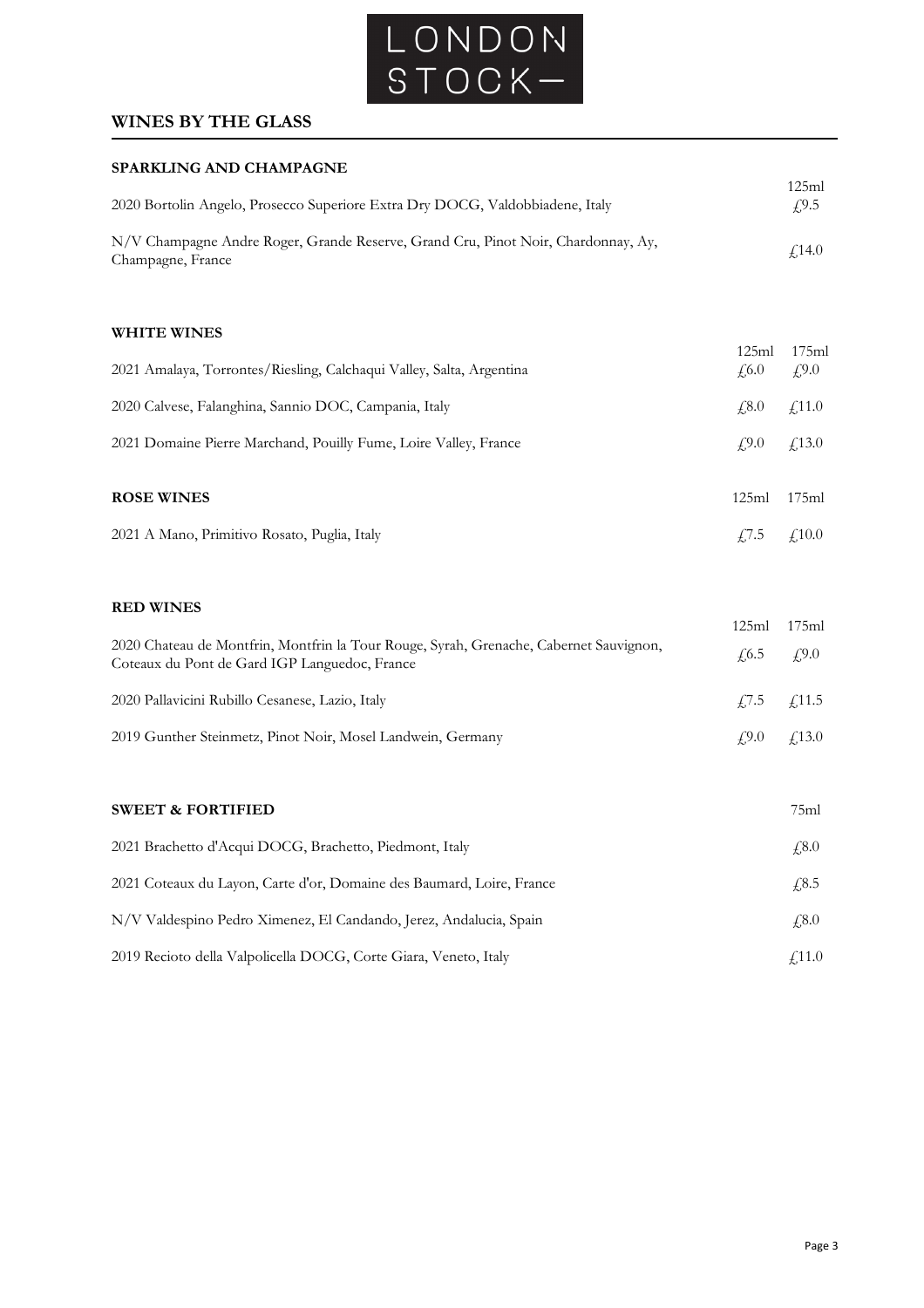

#### **CHAMPAGNE**

| N/V Champagne Andre Roger, Grande Reserve, Grand Cru, Pinot Noir/Chardonnay, Ay        | $f_{\cdot}$ 90 |
|----------------------------------------------------------------------------------------|----------------|
| 2014 Ayala, Blanc de Blanc, Chardonnay, Cote de Blanc                                  | f(147)         |
| 2010 Moët & Chandon, Dom Perignon, Pinot Noir/Chardonnay, Epernay                      | f(255)         |
| N/V Krug, Grand Cuvée 166ème Edition, Pinot Noir/Chardonnay/Meunier, Montagne de Reims | $f_{.}280$     |
| ROSÉ CHAMPAGNE                                                                         |                |
| N/V Brut Rosé, Pierre Mignon, Chardonnay/Pinot Noir/Meunier, Vallée de la Marne        | $\sqrt{65}$    |
| <b>SPARKLING WINES</b>                                                                 |                |
| 2020 Bortolin Angelo Prosecco Superiore Extra Dry DOG, Valdobbiadene, Italy            | £46            |
| 2015 Roebuck Estate, Blanc de Noir, Pinot Noir, Sussex, England                        | $\sqrt{110}$   |

# **ROSÉ WINES**

| 2021 A Mano, Primitivo Rosato, Puglia, Italy                                                             |      |
|----------------------------------------------------------------------------------------------------------|------|
| 2020 John Malkovich, Les Quelles De La Coste, Cabernet Sauvignon, IGP, Vaucluse,<br>Rhône Valley, France | 4.50 |

### **WHITE WINES**

#### **OLD WORLD**

#### **FRANCE**

| 2021 Maison Les Alexandrins, Viognier, Northern Rhone                          | $\sqrt{45}$     |
|--------------------------------------------------------------------------------|-----------------|
| 2021 Domaine Pierre Marchand, Pouilly Fume, Loire Valley                       | $\sqrt{58}$     |
| 2019 Crozes-Hermitage Blanc, Domaine Pochon, Northern Rhone Valley             | $\sqrt{60}$     |
| 2018 Gentil de Katz, Domaine Klur, Alsace                                      | $\angle 70$     |
| 2020 Pouilly-Fuissé, 'Clos Marie', Domaine La Soufrandise, Maconnais, Burgundy | $\sqrt{5}$ ,72  |
| 2019 Rully, Les Cailloux, Cote Chalonnaise, Chanzy, Burgundy                   | $f_{\rm s}$ ,90 |
| 2018 Savennières, Clos St Yves, Domaine des Baumard, Loire Valley              | $\sqrt{100}$    |
| 2020 Auxey-Duresses, David Moret, Cote de Beaune, Burgundy                     | f(120)          |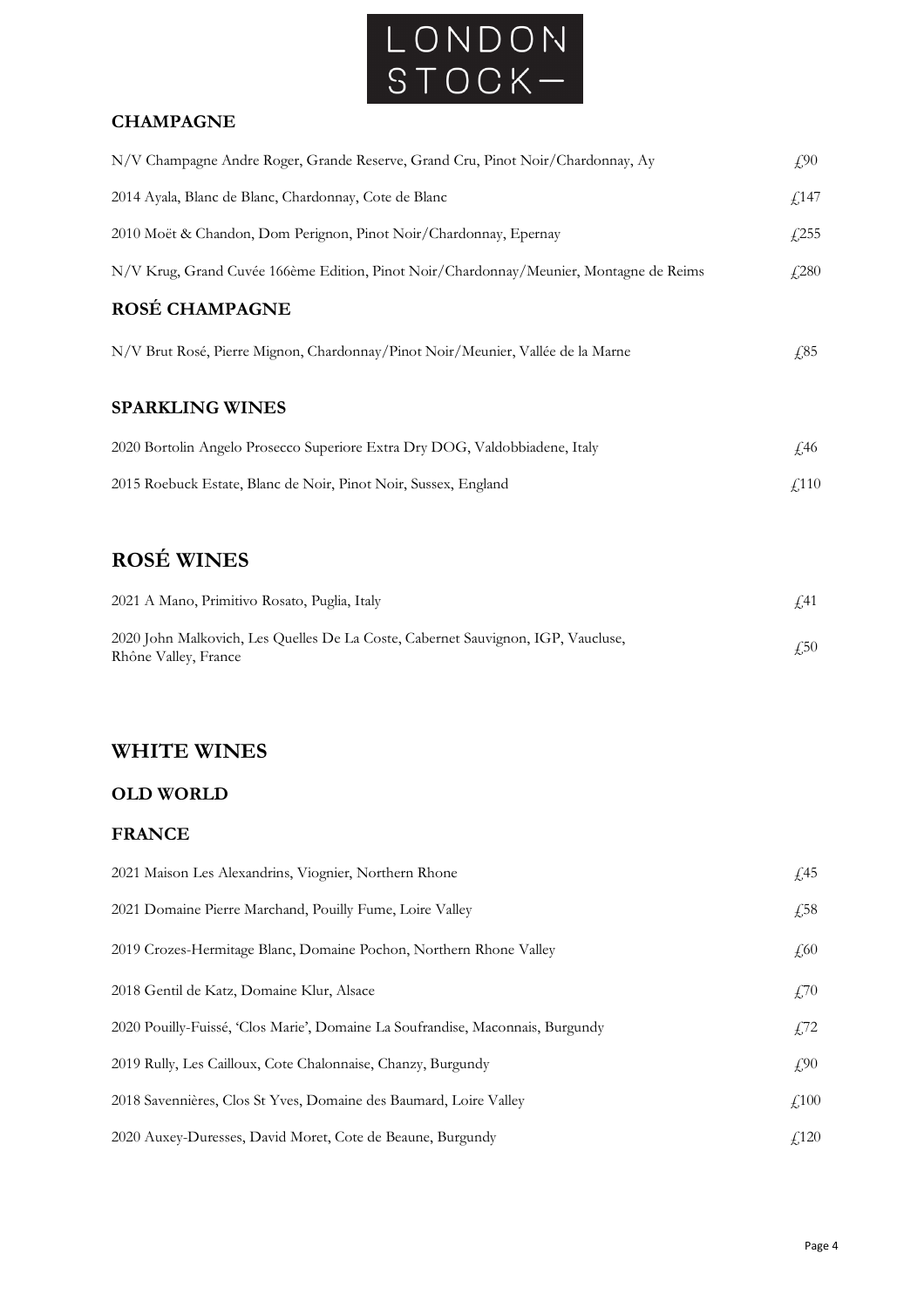

### **ITALY**

| 2020 Verdicchio di Matelica DOC, San Vito, Lamelia, Marche                                       | $\sqrt{40}$       |
|--------------------------------------------------------------------------------------------------|-------------------|
| 2020 Borgo San Lonrenzo, Vecchia Vigna, Soave Classico DOC, Veneto                               | f <sub>1</sub> 43 |
| 2020 Calvese, Falanghina, Sannio DOC, Campania                                                   | £,46              |
| 2020 Friulano, Azienda Agricola Specogna Leonardo, Colli Orientali Del Friuli Friuli DOC, Friuli | f.53              |
| 2021 Bricco delle Ciliegie', Roero Arneis DOCG, Piedmont                                         | £68               |

### **PENISULA IBERICA**

| 2021 Vale do Homem Loureiro, Vinho Verde DOC, Quintas do Homem, Vinho Verde, Portugal | £45         |
|---------------------------------------------------------------------------------------|-------------|
| 2019 Mount Rubi, White, Xarel-lo, Penedés, Spain                                      | <i>f</i> 48 |
| 2019 Bodegas Ortega Ezquerro, Don Quintin Ortega Blanco, Viura/Malvasia, Rioja, Spain | ∫54         |
| 2020 Lagar de Pintos, Albarino, Rias Baixas, Galicia, Spain                           | £56         |

### **REST OF EUROPE**

| 2020 Maximin Grunhaus, Monopole Gutswein Mosel Riesling, Germany | 4.60 |
|------------------------------------------------------------------|------|
| 2019 Loimer Loiserberg, Gruner Veltliner, Kamptal, Austria       | 4.80 |

### **NEW WORLD**

| 2021 Amalaya, Torrontes/Riesling, Calchaqui Valley, Salta, Argentina                     | $\sqrt{.}35$ |
|------------------------------------------------------------------------------------------|--------------|
| 2021 Signature Series Sauvignon Blanc, Ant Moore, Marlborough, New Zealand               | $\sqrt{40}$  |
| 2020 Oldenburg, Chardonnay/Chenin Blanc, Banghoek Valley, Stellenbosch, South Africa     | $\sqrt{42}$  |
| 2021 Eden Valley Riesling, Peter Lehmann Hill & Valley, South Australia, Australia       | $\sqrt{45}$  |
| 2019 Heritage Collection, Chardonnay, De Loach, Sonoma Coast, California, USA            | $\sqrt{48}$  |
| 2021 Hunter's Gewürztraminer, Marlborough, New Zealand                                   | $\sqrt{.50}$ |
| 2020 Port Phillip Estate, Quartier Pinot Gris, Mornington Peninsula, Victoria, Australia | $f{,}52$     |
| 2019 Hunter's wine, Offshoot, Chardonnay, Marlborough, New Zealand                       | $\sqrt{60}$  |
| 2020 Gabrielskloof, Elodie, Chenin Blanc, Swartland, Coastal Region, South Africa        | $\sqrt{68}$  |
| 2018 'Louis' Eden Valley Semillon, Henschke, South Australia, Australia                  | $\sqrt{.73}$ |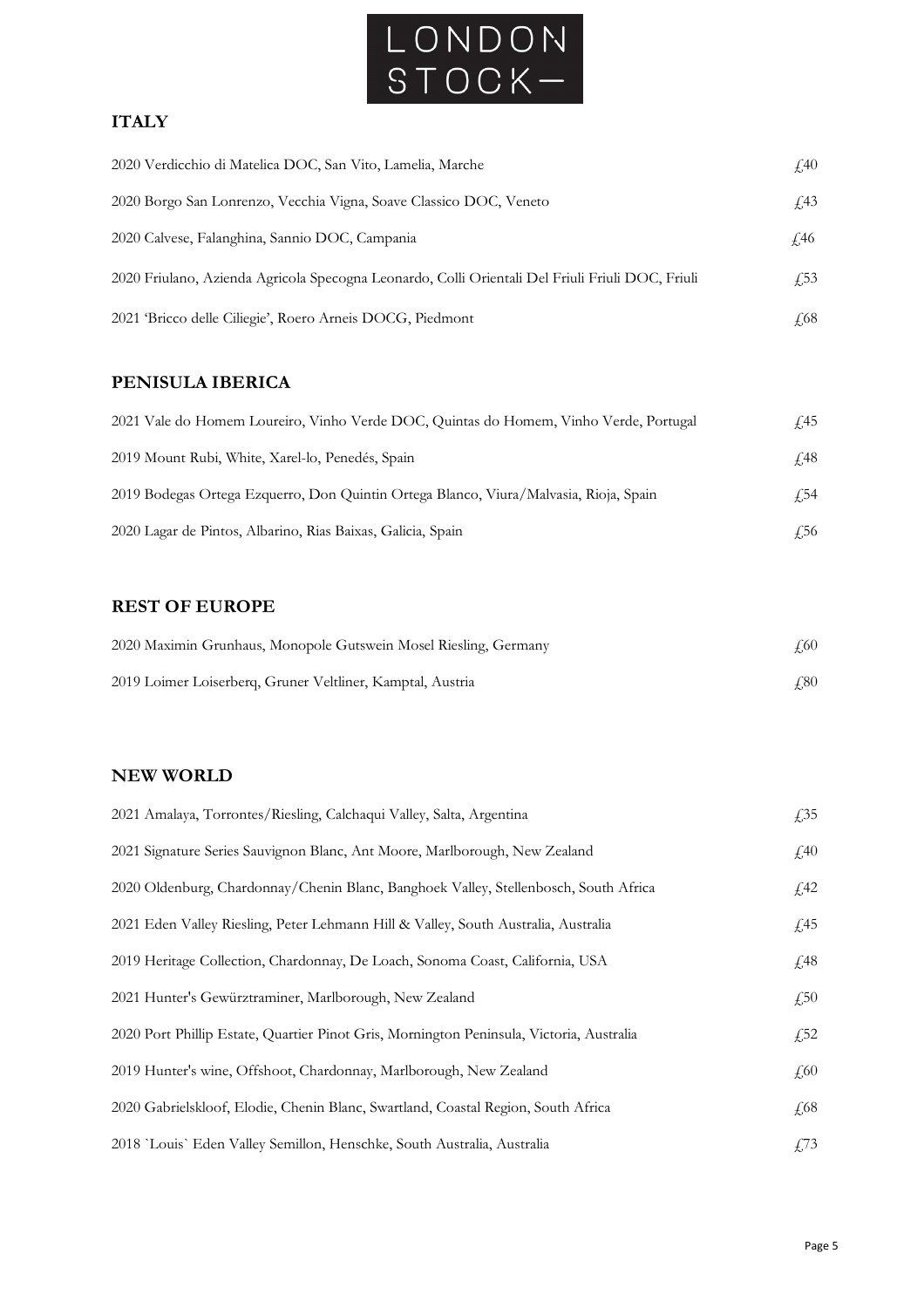

# **RED WINES**

### **OLD WORLD**

#### **FRANCE**

| 2020 Chateau de Montfrin, Montfrin la Tour Rouge, Syrah, Grenache, Cabernet Sauvignon,<br>Coteaux du Pont de Gard IGP Languedoc    | £35                       |
|------------------------------------------------------------------------------------------------------------------------------------|---------------------------|
| 2019 Charles de Villeneuve, Saumur Rouge, Loire Valley                                                                             | $\textcolor{blue}{f_240}$ |
| 2020 Mondeuse, Domaine Philippe et Sylvain Ravier, Savoie                                                                          | $\sqrt{44}$               |
| 2020 Domaine Masse Pere et Fils, Bourgogne Pinot Noir, Cote Chalonnaise                                                            | £,50                      |
| 2019 "Terrace", Causse du Theron, Malbec, Cahors                                                                                   | £,52                      |
| 2018 Domaine Anne Gros & Jean-Paul Tollot, La 50 - 50, Grenache, Syrah, Carignan, Côtes du<br>Brian, IGP Pays D'Hêrault, Languedoc | $\sqrt{60}$               |
| 2019 Vacqueras Les Christins, Famille Perrin, South Rhone                                                                          | $\sqrt{68}$               |
| 2016 Vieux Château Saint Andre, Montagne St. Emilion, Bordeaux                                                                     | $\sqrt{2}$                |
| 2018 Saint Joseph, Domaine Les Alexandrins, Northern Rhone                                                                         | $f_{\rm s}$ ,90           |
| 2011 Château Haut - Baradieu, Saint Estephe, Bordeaux                                                                              | $\text{\textsterling}115$ |
| 2015 Domaine Henri Gouges, Nuits St. Georges, Cote de Nuits                                                                        | f(150)                    |

### **ITALY**

| 2019 Coste del Duca, Aglianico DOP, La Guardiense, Campania                                              | f <sub>1</sub> 42                |
|----------------------------------------------------------------------------------------------------------|----------------------------------|
| 2020 Pallavicini Rubillo, Cesanese, Lazio                                                                | $\sqrt{45}$                      |
| 2020 Barbera d'Asti DOCG, La Villa, Tenta Olim Bauda, Piedmont                                           | £,52                             |
| 2016 Vigna Traverso, Schioppettino di Prepotto, Colli Orientali del Friuli DOC, Friuli Venezie<br>Giulie | $\textcolor{blue}{\cancel{1}}70$ |
| 2019 Etna Rosso DOC, Piano dei Daini, Tenuta Bosco, Sicily                                               | £75                              |
| 2019 Isole e Olena, Chianti Classico DOCG Sangiovese, Canaiolo, Syrah, Tuscany                           | £75                              |
| 2019 Poggio Al Tesoro, 'Il Seggio', Bolgheri, Merlot, Cab Franc, Cabe Sauv, Petit Verdot, Tuscany        | £80                              |
| 2017 Torre del Falasco Valpantena, Amarone della Valpolicella, Veneto                                    | £,86                             |
| 2015 Montefalco Sagrantino DOCG, Antonelli, Umbria                                                       | $f_{\rm s}$ ,90                  |
| 2015 Barolo DOCG, Cascina Adelaide, Nebbiolo, Piedmont                                                   | f(115)                           |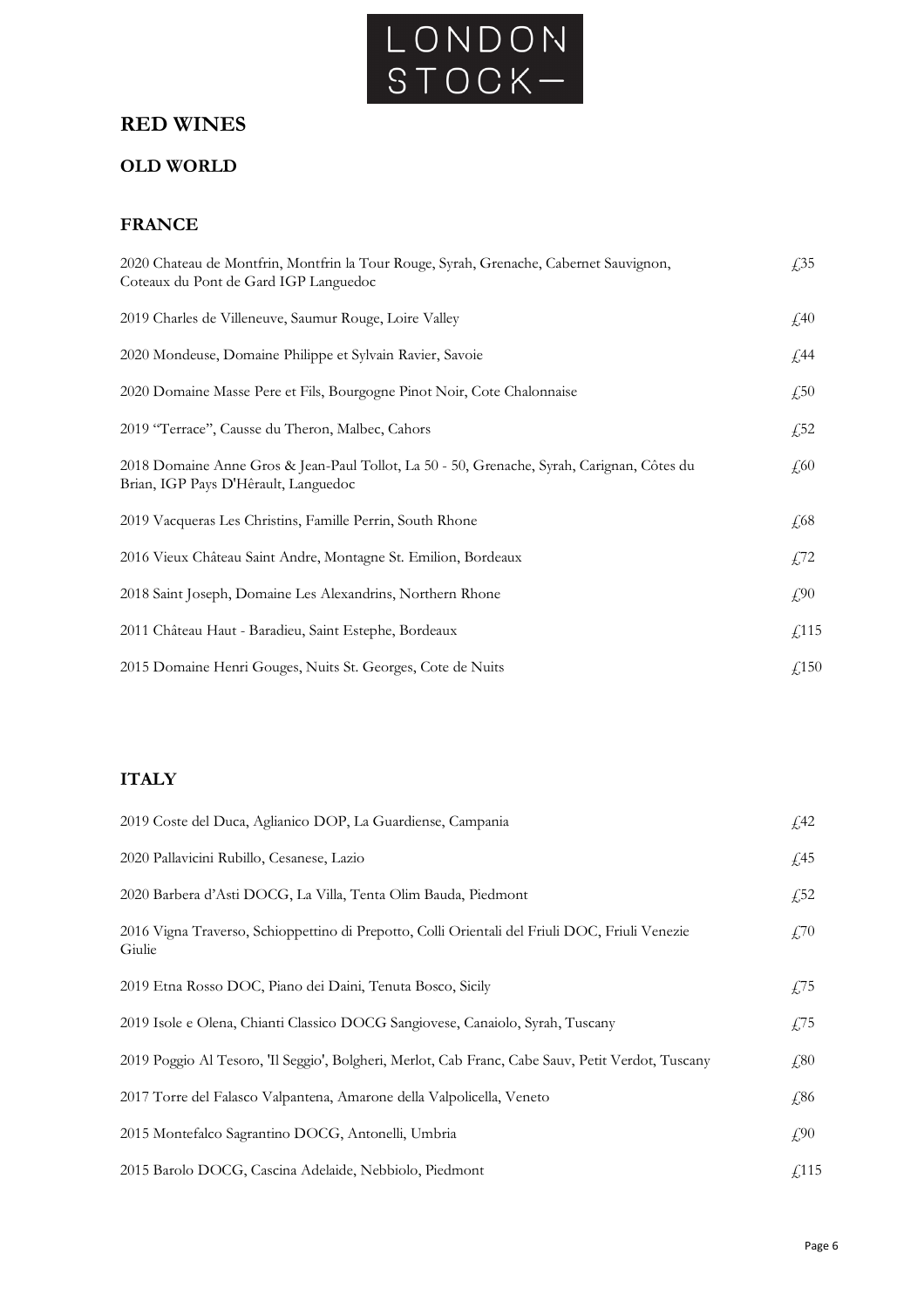

#### **PENISULA IBERICA**

| 2019 Douro, Mary Taylor White Label, Douro DOC, Portugal                                      | £,44        |
|-----------------------------------------------------------------------------------------------|-------------|
| 2020 Gallina de Piel, Mimetic Calatayud, Garnacha, Aragon, Spain                              | <i>f</i> 48 |
| 2019 Costers del Priorat, Petit Pissarres Grenache, Carignan, Priorat, Spain                  | $\sqrt{50}$ |
| 2020 Finca Resalto, Tempranillo, Ribera del Duero, Spain                                      | $\sqrt{52}$ |
| 2015 Bodegas Ortega Ezquerro Reserva, Tempranillo, Garnacha, Graciano Tudelilla, Rioja, Spain | 4.60        |

### **REST OF EUROPE**

| 2019 Atma, Apostolos Thymiopoulos, Xinomavro, Naoussa, Greece | £48         |
|---------------------------------------------------------------|-------------|
| 2019 Gunther Steinmetz, Pinot Noir, Mosel Landwein, Germany   | $\sqrt{50}$ |
| 2018 Vylyan Kekfrankos Villany, Hungary                       | £60         |
| 2019 Zorah, Karasi Areni Noir, Vayots Dzor, Armenia           | 4.80        |

#### **NEW WORLD**

| 2019 Carmenere, Armodor, Odell, Central Valley, Chile                                                     | f <sub>1</sub> 42 |
|-----------------------------------------------------------------------------------------------------------|-------------------|
| 2018 Bodega Melipal, Malbec, Agrelo, Lujan De Cuyo, Mendoza, Argentina                                    | $\sqrt{46}$       |
| 2019 Dandelion Vineyards, Lionheart of the Barossa, Shiraz, Barossa Valley, South Australia,<br>Australia | £48               |
| 2019 Cabernet Sauvignon, Felino, Vina Cobas, Mendoza, Argentina                                           | $f{,}52$          |
| 2019 Port Phillip Estate, 'Quartier' Pinot Noir, Mornington Peninsula, Victoria, Australia                | £56               |
| 2016 SC Pannell, Dead End, Tempranillo, McLaren Vale, South Australia, Australia                          | £66               |
| 2019 Mountain Tides, Petite Syrah, California, USA                                                        | $\angle 70$       |
| 2019 Felton Road, Bannockburn, Pinot Noir, Central Otago, New Zealand                                     | f(135)            |